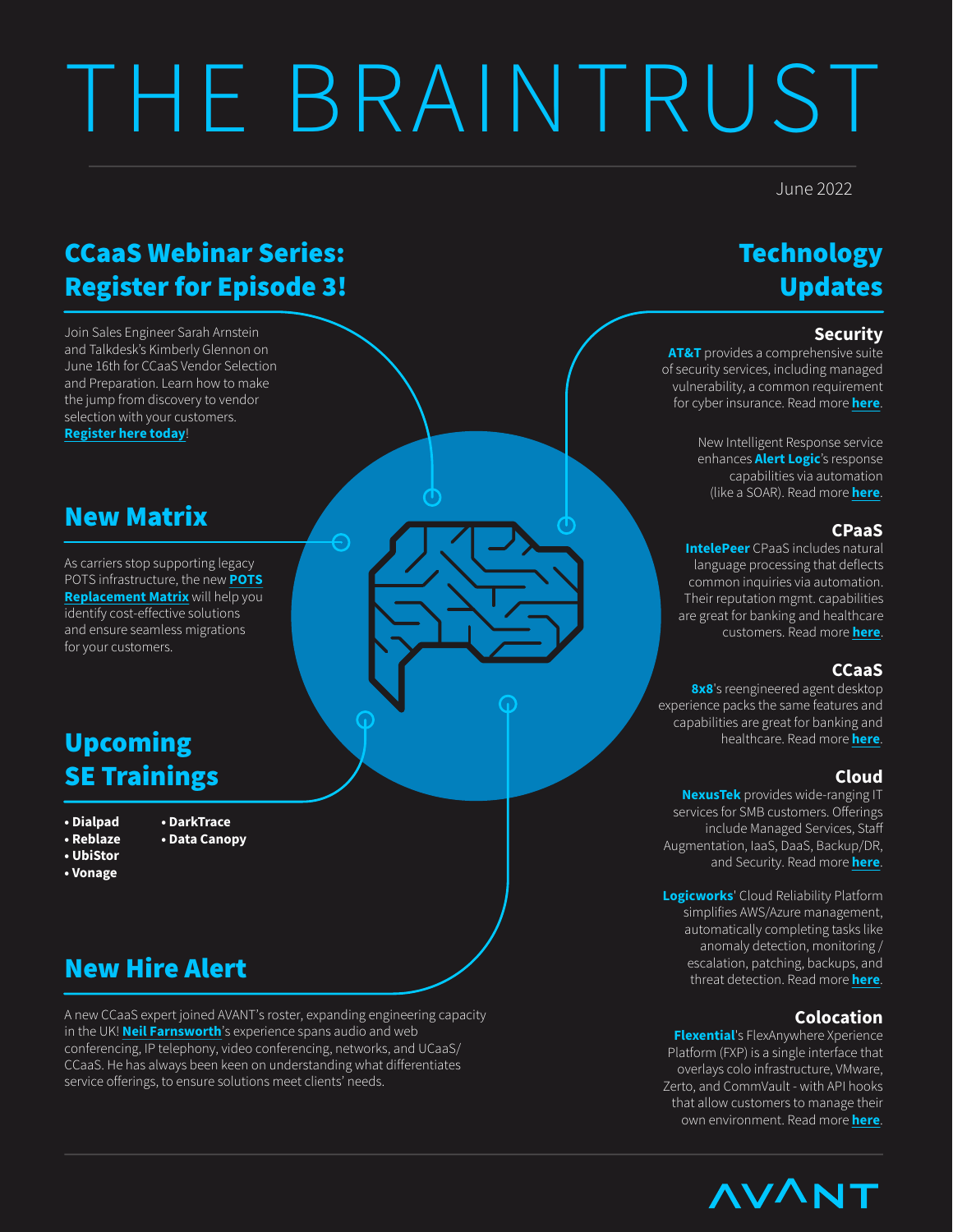# Engineering Spotlight



**Joe Colletti - Sales Engineer Focus Area: Connectivity**

Since joining the company in 2017, Joe has played roles across AVANT's Sales, Product, and Engineering departments.

In collaboration with SE SMEs, he builds all Dynamic Matrices on Pathfinder, running point when it comes to tracking down data on the hundreds of products featured.

Drawing on a background in digital marketing, Joe helped launch AVANT's Pathfinder Analytics practice and played a key role in bringing AVANT's Pathfinder Premier offering for service providers to life.

He maintains a news database for technologies and providers in AVANT's portfolio on Pathfinder, capturing every major headline dating back to September 2019.

#### **LOCATION**

Chicago, IL

#### **FUN FACT**

You can email **jcolletti@goavant.net** noting shirt size, preferred color, and mailing address to receive a complimentary **[Year of the Sloth shirt](https://www.yearofthesloth.com/)**.

#### **HOBBIES**

Reading, podcasts, basketball, working out.